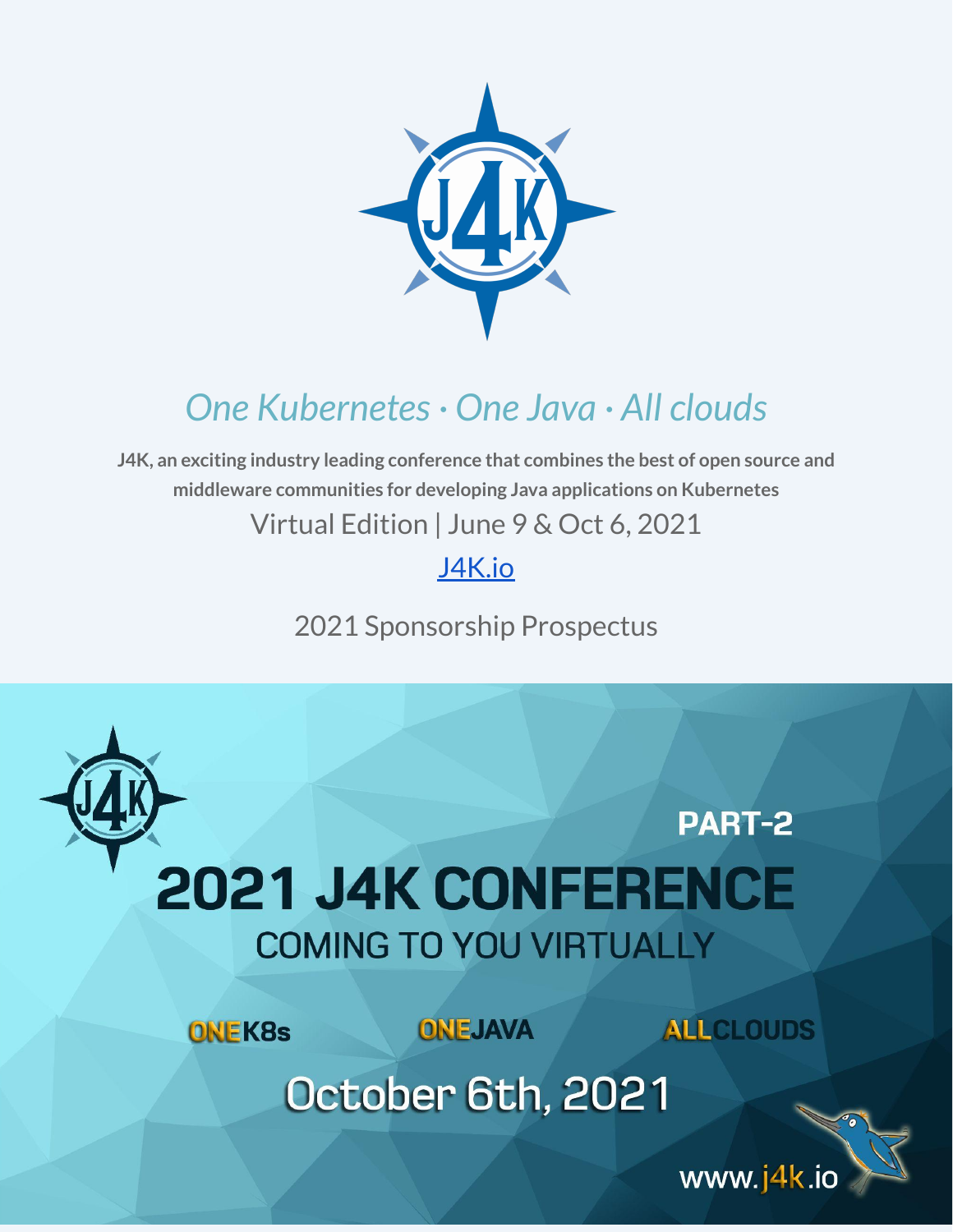

| Situation                                                                                                                                                                                                                                                                                                                                                         | <b>Mission</b>                                                                                                                                                                                                                                                                                                       |
|-------------------------------------------------------------------------------------------------------------------------------------------------------------------------------------------------------------------------------------------------------------------------------------------------------------------------------------------------------------------|----------------------------------------------------------------------------------------------------------------------------------------------------------------------------------------------------------------------------------------------------------------------------------------------------------------------|
| Kubernetes is becoming the de-facto standard<br>on which to build applications. However,<br>building applications on Kubernetes is hard.<br>With Java still being a dominant language and<br>skill set for enterprise applications, there is a<br>growing need for a community to help<br>organizations build effective enterprise<br>applications on Kubernetes. | J4K.io brings together all open source<br>communities, leading technologists, vendors,<br>developers (all types), architects, IT leaders, and<br>end users of enterprise applications on<br>Kubernetes, to educate, exchange ideas, and<br>promote solutions and innovations, with an<br>emphasis on Java workloads. |
| <b>Who Attends?</b>                                                                                                                                                                                                                                                                                                                                               |                                                                                                                                                                                                                                                                                                                      |

IT leaders and managers, line-of-business users, architects, developers, community members and leaders of open source projects related to enterprise applications for Kubernetes.

## Benefits of Sponsorship

- Engage with the industry's top developers, end users and vendors – including the world's largest public cloud and enterprise software companies as well as hundreds of innovative startups
- Meet with leading technologists to learn about best practices and lessons learned about implementing efficient applications on Kubernetes as well as the strategic direction of market
- Inform the cloud native community about your organization's products and services
- Discuss strategic partnerships with leaders from other companies
- Take advantage of a professionally organized conference run by a neutral nonprofit where content is curated by the community
- Meet with developers ranging from startup CTOs to corporate developers to senior technology executives from all over the world
- Associate your brand with one of the fastest growing technology communities
- Support and engage with the ecosystem behind many of the most popular open source projects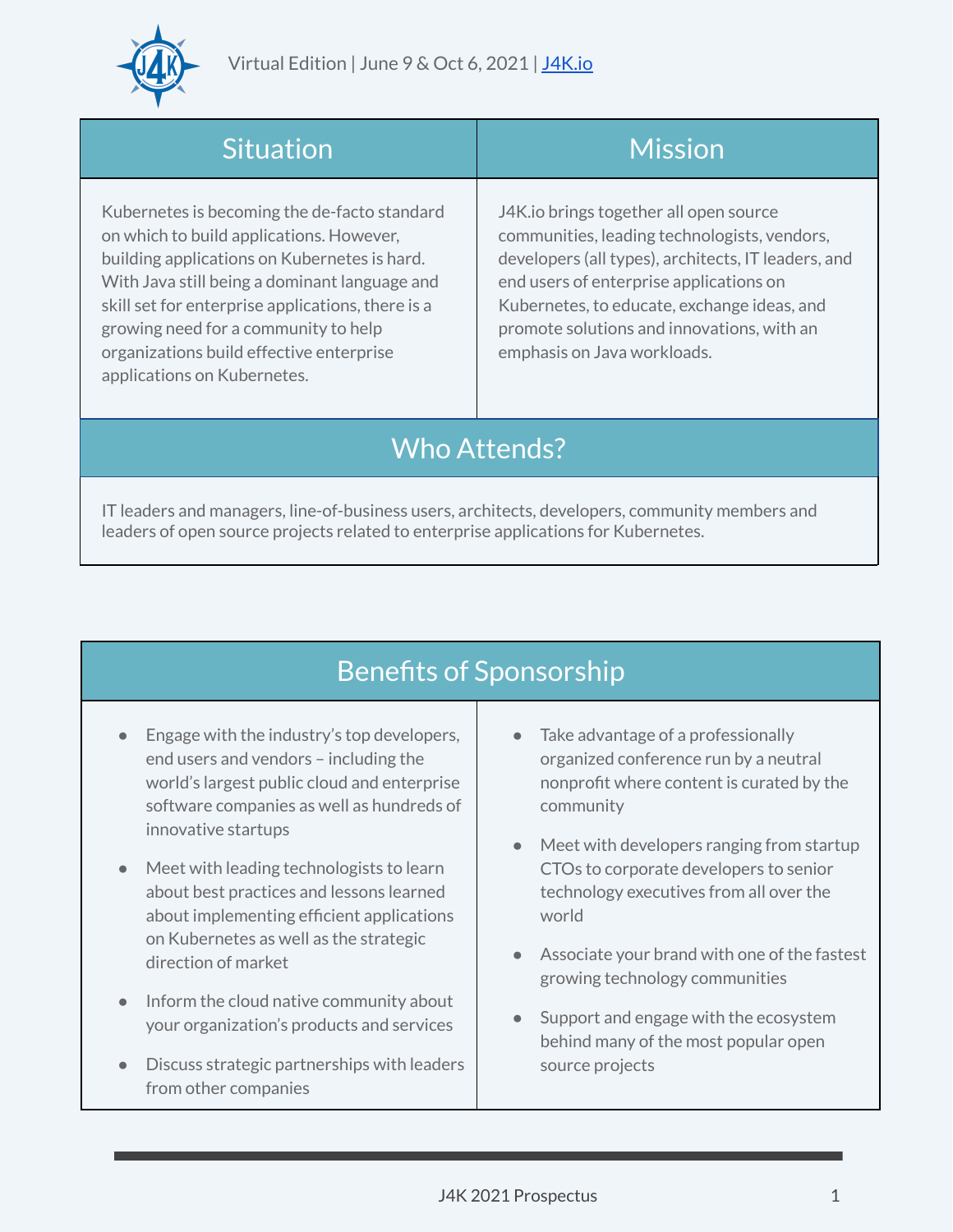

### **J4K 2021 Promotional Marketing Opportunities**

In 2021, we will have two events, one on June 9th and one on October 6th. Each event will contain an agenda for at least half a day of presentation time, 2 tracks per event. Sponsors have the opportunity to sponsor both events or just one. Below is a list of sponsorship opportunities.

Contact [info@j4k.io](mailto:info@j4k.io) to secure your sponsorship today.

## Promotional Marketing Opportunities



Benefits include (for both June and Oct events):

- Virtual Booth with dedicated access and management
- Ability to add your own supporting staff to your virtual booth
- Opportunity to collect leads at your virtual booth
- Virtual Passport Contest attendees receive a stamp on their passports for visiting your booths and sharing their contact information
- Raw MP4 Video recording of sessions that you can co-brand and reuse
- Virtual conference signage & branding
- Banner on the J4K.io website under this sponsorship category
- Banner on conference app under this sponsorship category
- Opt-in attendee list
- Provide an article (up to 500 words) or an ad  $(8 \times 10)$  to insert into our Conference Summary Newsletter that will go out to all opt-in attendees, post-conference
- $\bullet$  J4K will send out 1 email blast, which will go to all the attendees a week after the conference. This email blast will be an ad about your company. You will need to provide the ad two weeks before the conference
- Two opening keynotes (one for the June conference **AND** one for the Oct conference)
- Two sponsored sessions (one for the June conference **AND** one for the Oct conference)
- Social media mention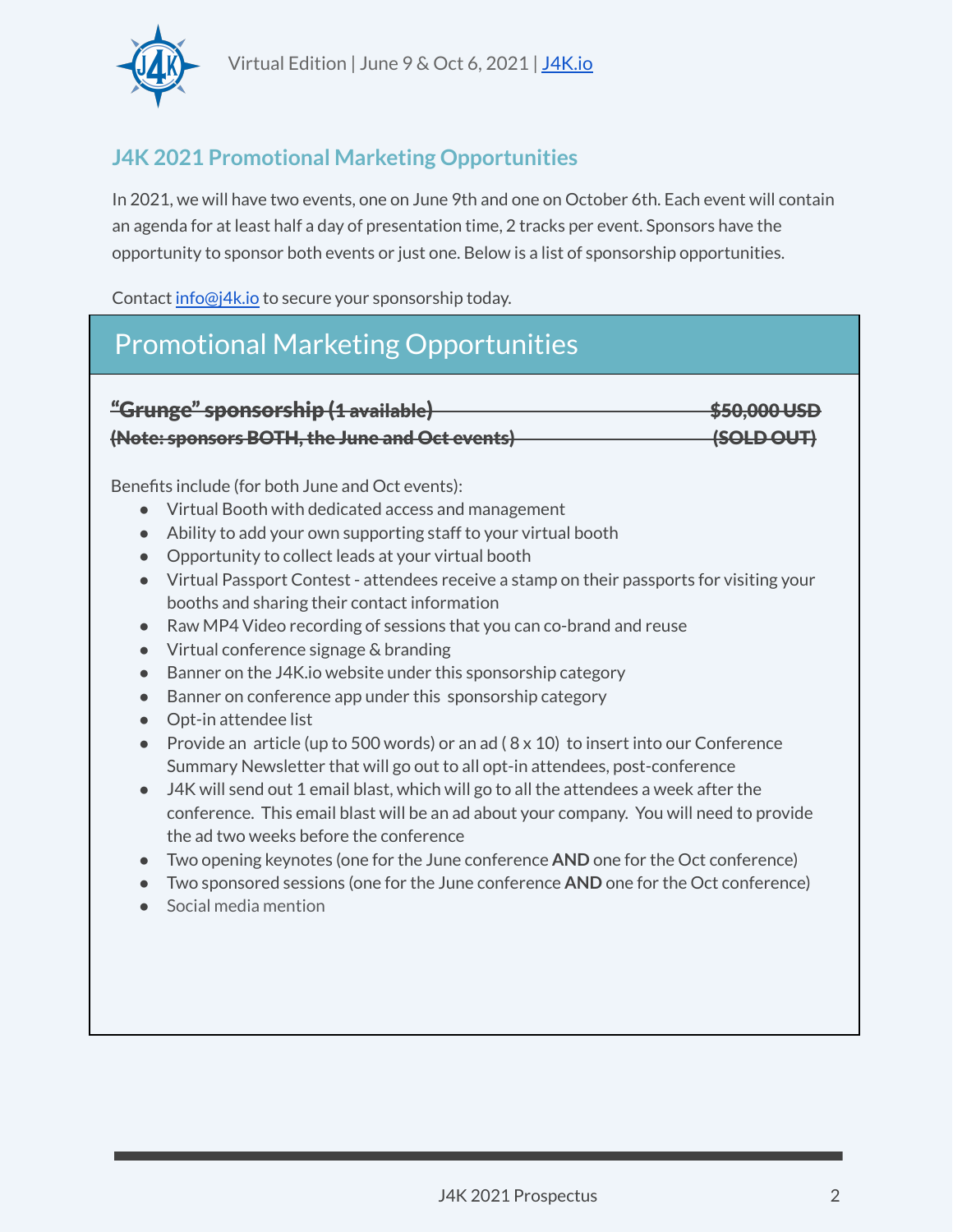

### "Mojito" sponsorship (1 available) \$25,000 USD (Note: sponsors Oct event only)

Benefits include (for the Oct event):

- Virtual Booth with dedicated access and management
- Ability to add your own supporting staff to your virtual booth
- Opportunity to collect leads at your virtual booth
- Virtual Passport Contest attendees receive a stamp on their passports for visiting your booths and sharing their contact information
- Virtual conference signage & branding
- Banner on the J4K.io website under this sponsorship category
- Banner on conference app under this sponsorship category
- Opt-in attendee list
- Provide an article (up to 500 words) or an ad ( $8 \times 10$ ) that will go into our Conference Summary Newsletter that will go out to all opt-in attendees
- In-between session entertainment sponsorship included
- One sponsored session (one for the June conference **OR** one for the Oct conference)
- Social media mention

#### "Shirley Temple" sponsorship (2 1 available) \$15,000 USD (Note: sponsors Oct event only)

Benefits include (for the Oct event):

- Virtual Booth with dedicated access and management
- Ability to add your own supporting staff to your virtual booth
- Opportunity to collect leads at your virtual booth
- Virtual Passport Contest attendees receive a stamp on their passports for visiting your booths and sharing their contact information
- Virtual conference signage & branding
- Banner on the J4K.io website under this sponsorship category
- Banner on conference app under this sponsorship category
- Opt-in attendee list
- One sponsored session (one for the June conference **OR** one for the Oct conference)
- $\bullet$  Social media mention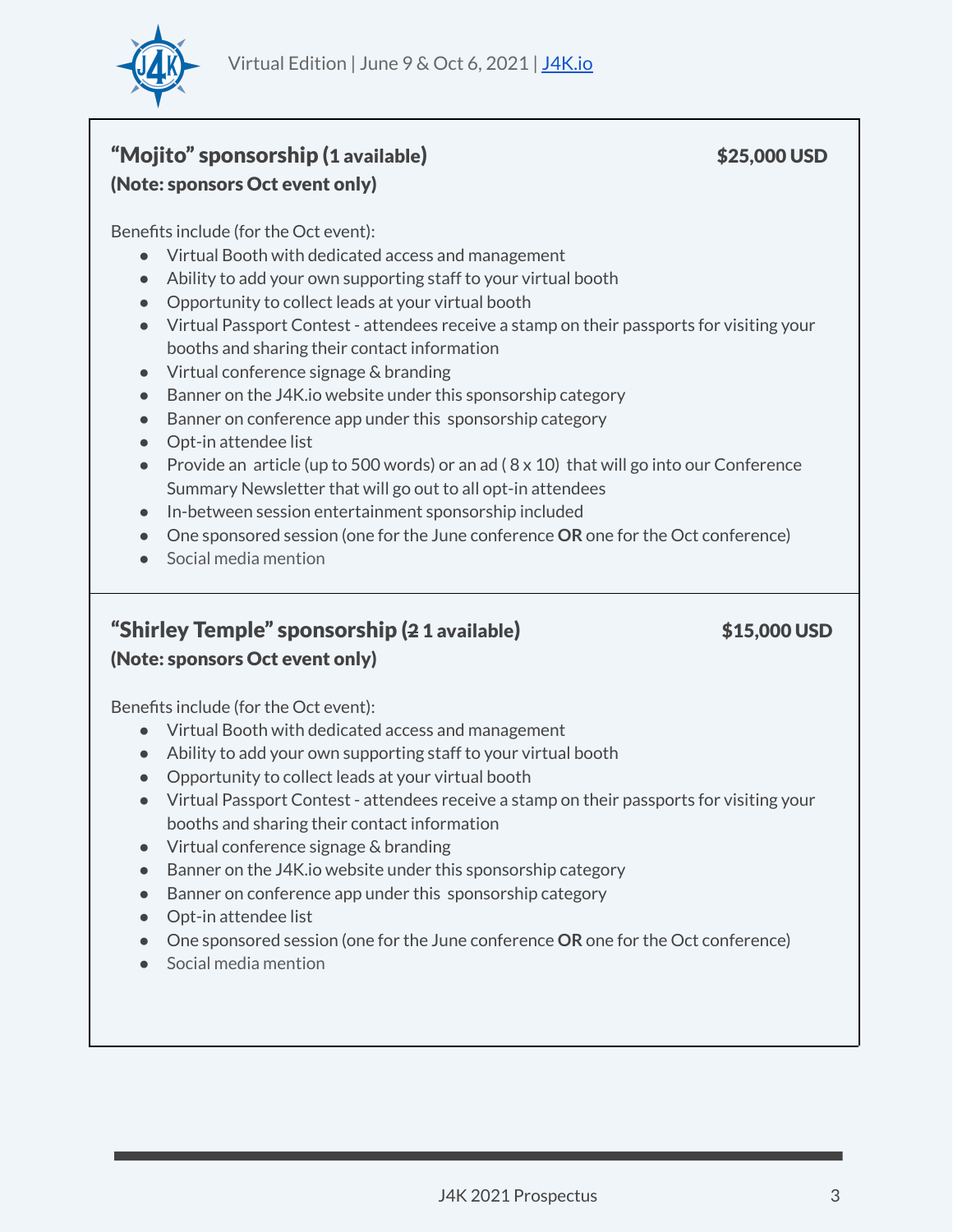

#### Exhibitor virtual booth sponsorship (many) \$8,000 USD Until 31 Aug 2021

# \$9,000 USD After 31 Aug 2021

#### (Note: for the October event only**)**

Benefits include (for the Oct event):

- Virtual Booth with dedicated access and management
- Ability to add your own supporting staff to your virtual booth
- Opportunity to collect leads at your virtual booth
- Virtual Passport Contest attendees receive a stamp on their passports for visiting your booths and sharing their contact information
- Live chat window
- Capability to live stream from your booth (you must provide your own streaming account, e.g., Zoom webinar)
- Opportunity to share marketing collateral with booth visitors
- Lead collection opportunities
- Virtual conference signage & branding
- Banner on the J4K.io website under this sponsorship category
- Banner on conference app under this sponsorship category
- Social media mention

#### Logo banner (many) \$2,500 USD (Note: for the October event only**)**

Your organization/company logo will be displayed on a rotating banner located at a predetermined area of the virtual conference platform visible to attendees. **NOTE:** booth not included

#### Sponsored poll question (10 available) \$1,000 USD per question (Note: for the October event only**)**

Poll questions, authored by J4K, will be run during the conference. Your organization/company name will be mentioned as part of the introduction of the poll question, e.g., "This question is brought to you by [your org/company name]".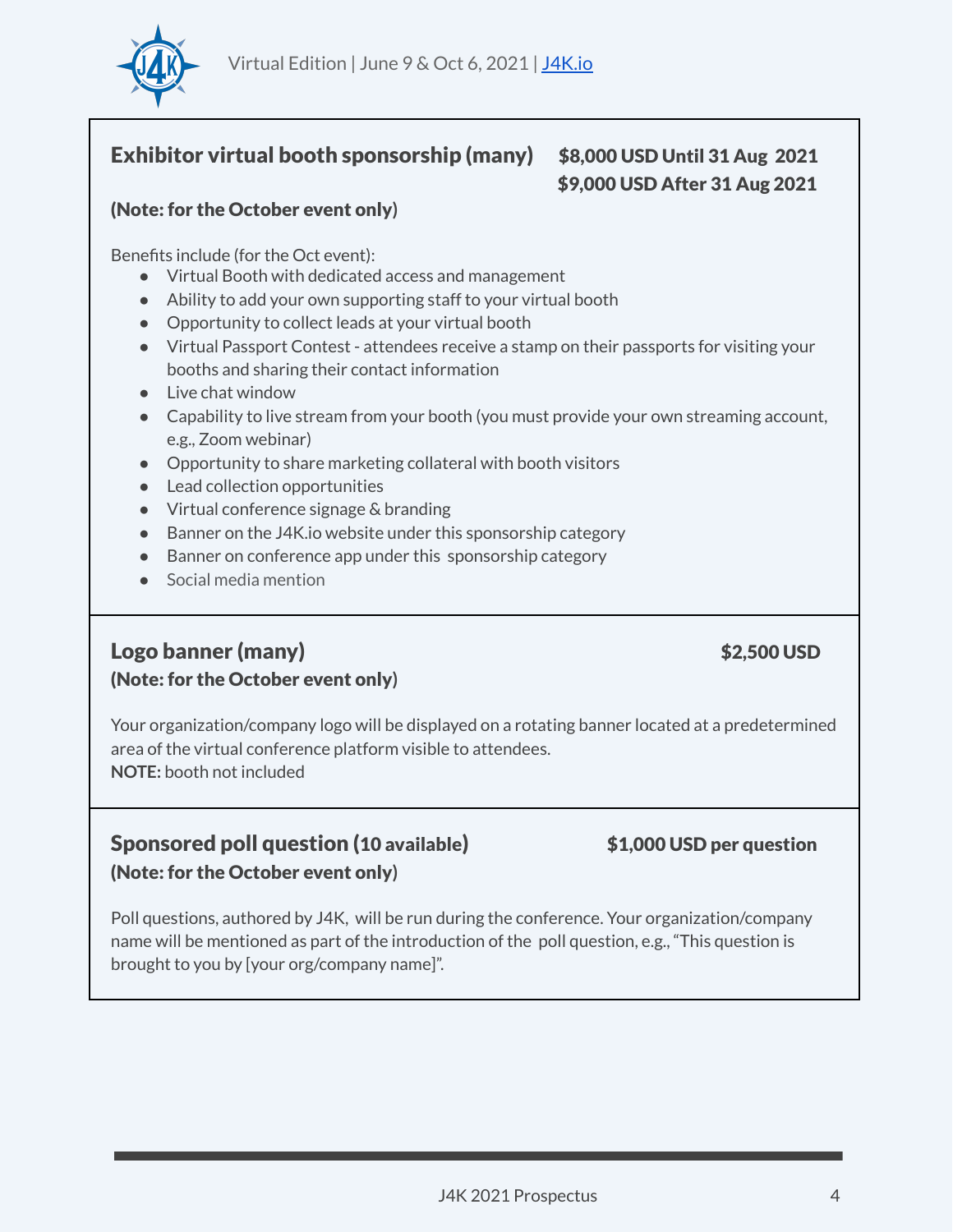

#### In-between sessions entertainment (1 available) \$8,000 USD (Note: for the October event only**)**

Sponsor multiple entertainment acts that will be delivered throughout the duration of the conference. Your organization/company name will be mentioned in the conference agenda, and acknowledged either by logo display or mention during the performance within the close-up video shot.

**NOTE:** booth not included

#### Grunge Rock band concert sponsorship (1 available) \$8,000 USD (Note: for the October event only**)**

A 30-minute live or pre-recorded concert by Nirvanna, a Nirvana tribute band. Nirvanna a tribute to Nirvana is a time machine back to 1993 when grunge was king and Nirvana was topping the charts! A theatrical replication of what a real Nirvana show was like! With the exact look and sound, this is an experience every fan of music must see! Touring the USA and Europe the last 7 years, Nirvanna has established themselves as a premier tribute act globally. So grab that old dusty flannel and those Doc Martens boots, we are going back in time with Nirvanna a Tribute to Nirvana!

#### **Benefits Include:**

● Your organization/company name will be mentioned in the conference agenda and J4K.io website, and

● Acknowledged either by logo display or mention during the video alongside the J4K logo **NOTE:** booth not included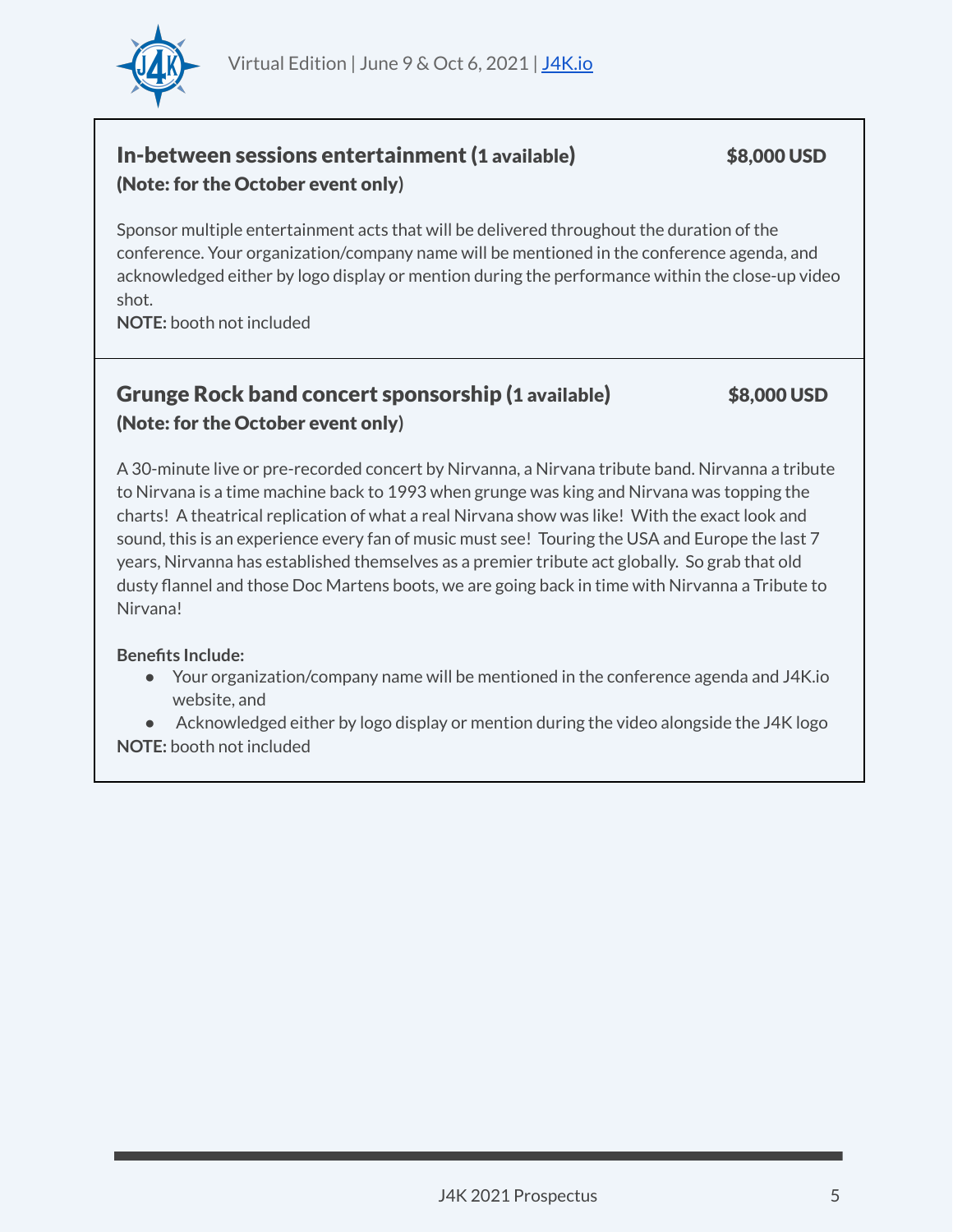

### **J4K 2020 & 2021 June Virtual Editions**

Here are some results from last year's J4K conference that may interest you. Alternatively, you can download the complete J4K 2020 [Conference](https://89062066-34f4-4ea7-abf5-f453c30e91b1.filesusr.com/ugd/7867a1_303e78961a254367ab777eb21f32067a.pdf) Summary Report. For the 2021 June conference (part 1 of two 2021 events), you can download the J4K 2021 June [Conference](https://89062066-34f4-4ea7-abf5-f453c30e91b1.filesusr.com/ugd/7867a1_de773fc5feb04e48b6c81103973ec250.pdf) [Summary](https://89062066-34f4-4ea7-abf5-f453c30e91b1.filesusr.com/ugd/7867a1_de773fc5feb04e48b6c81103973ec250.pdf) Report.

## J4K 2020 Virtual Edition in numbers



| 1,610          | attendees                                       |
|----------------|-------------------------------------------------|
| 66             | speakers                                        |
| 2              | keynotes                                        |
| 50             | sessions                                        |
| 8              | workshops                                       |
| 2              | days (Oct 13-14, 2020)                          |
| 50,000         | minutes of content viewed                       |
| $~1$ - 300.000 | sponsor impressions on the web app & mobile app |



 $\,$  5